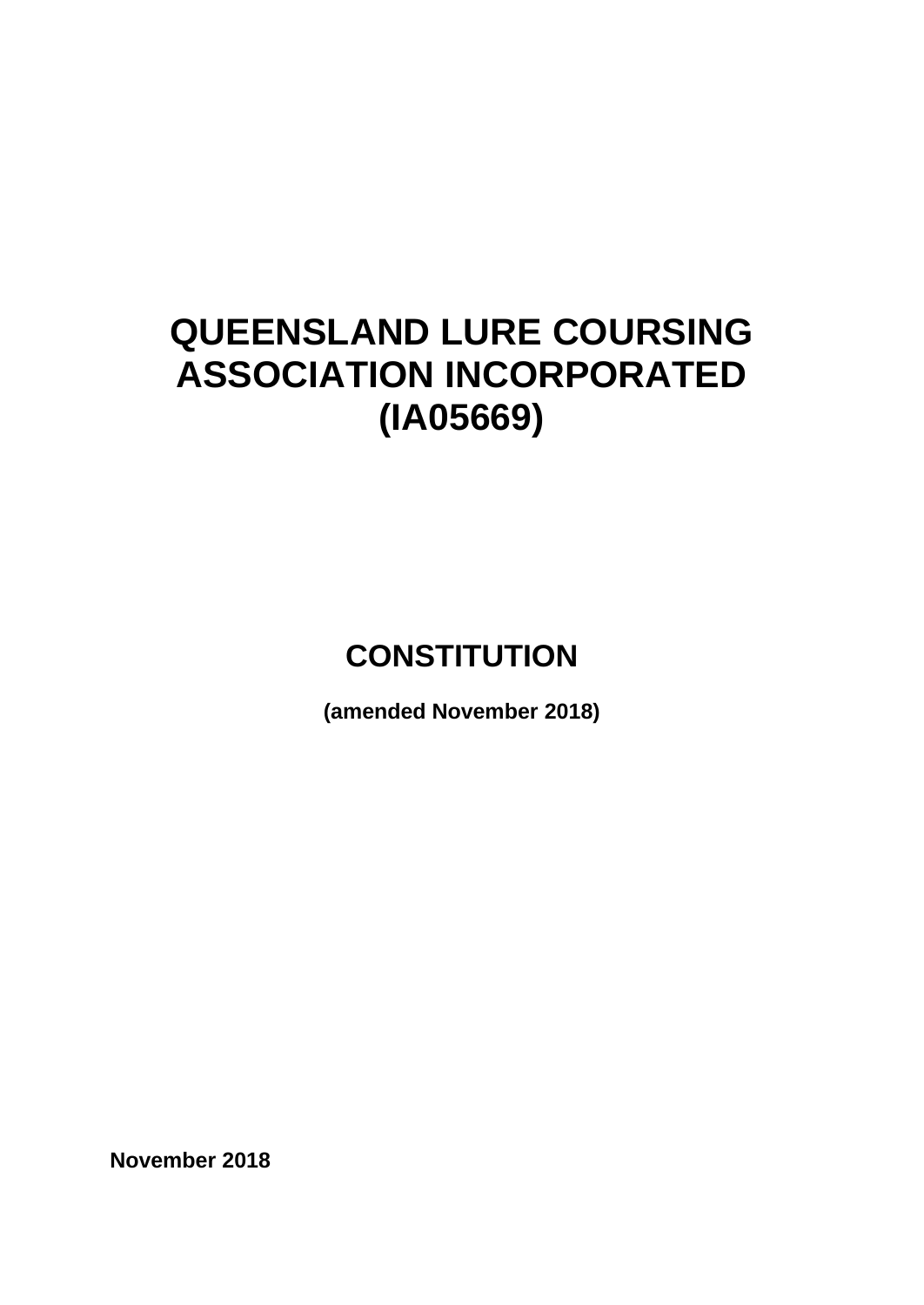### **CONSTITUTION**

#### **QUEENSLAND LURE COURSING ASSOCIATION INCORPORATED**

#### **1 Interpretation**

(1) In these rules—

*Act* means the *Associations Incorporation Act 1981.*

*present*—

(a) at a management committee meeting, see rule 23(6); or

(b) at a general meeting, see rule 37(2).

(2) A word or expression that is not defined in these model rules, but is defined in the Act has, if the context permits, the meaning given by the Act.

#### **2 Name**

The name of the incorporated association is **QUEENSLAND LURE COURSING ASSOCIATION INCORPORATED** (*the association*).

#### **3 Objects**

The objects of the association are—

To hold meetings, where the dogs chase a plastic strip lure pulled by a machine, over an open field and are scored points for their runs with the aim in mind of gaining lure coursing titles as determined by the Executive from time to time.

#### **4 Powers**

(1) The association has the powers of an individual.

- (2) The association may, for example—
	- (a) enter into contracts;
	- (b) acquire, hold, deal with and dispose of property;
	- (c) make charges for services and facilities it supplies; and
	- (d) do other things necessary or convenient to be done in carrying out its affairs.

(3) The association may continue to manage the funds and other assets and liabilities of the present incorporated association;

(4) The association may also issue secured and unsecured notes, debentures and debenture stock for the association;

(5) Publish and distribute, or assist in publishing and distributing, any newsletter, periodical, book, article, leaflet, computer software, audio visual materials or other similar item that the Association considers desirable for the promotion of its objects.

#### **5 Classes of members**

(1) A person may become an ordinary Member by applying for membership in accordance with the procedure established for that purpose from time to time by the Association, subscribing to the objects of the Association and paying the annual subscription. The Executive shall determine whether an applicant satisfies the eligibility requirements for membership of the Association. Membership of the association consists of ordinary members, and any of the following classes of members:

| SINGLE: | One person                                                         |
|---------|--------------------------------------------------------------------|
| FAMILY: | Any two (2) people in a partnership or Parents with children under |
|         | sixteen (16) years of age who reside within the same household.    |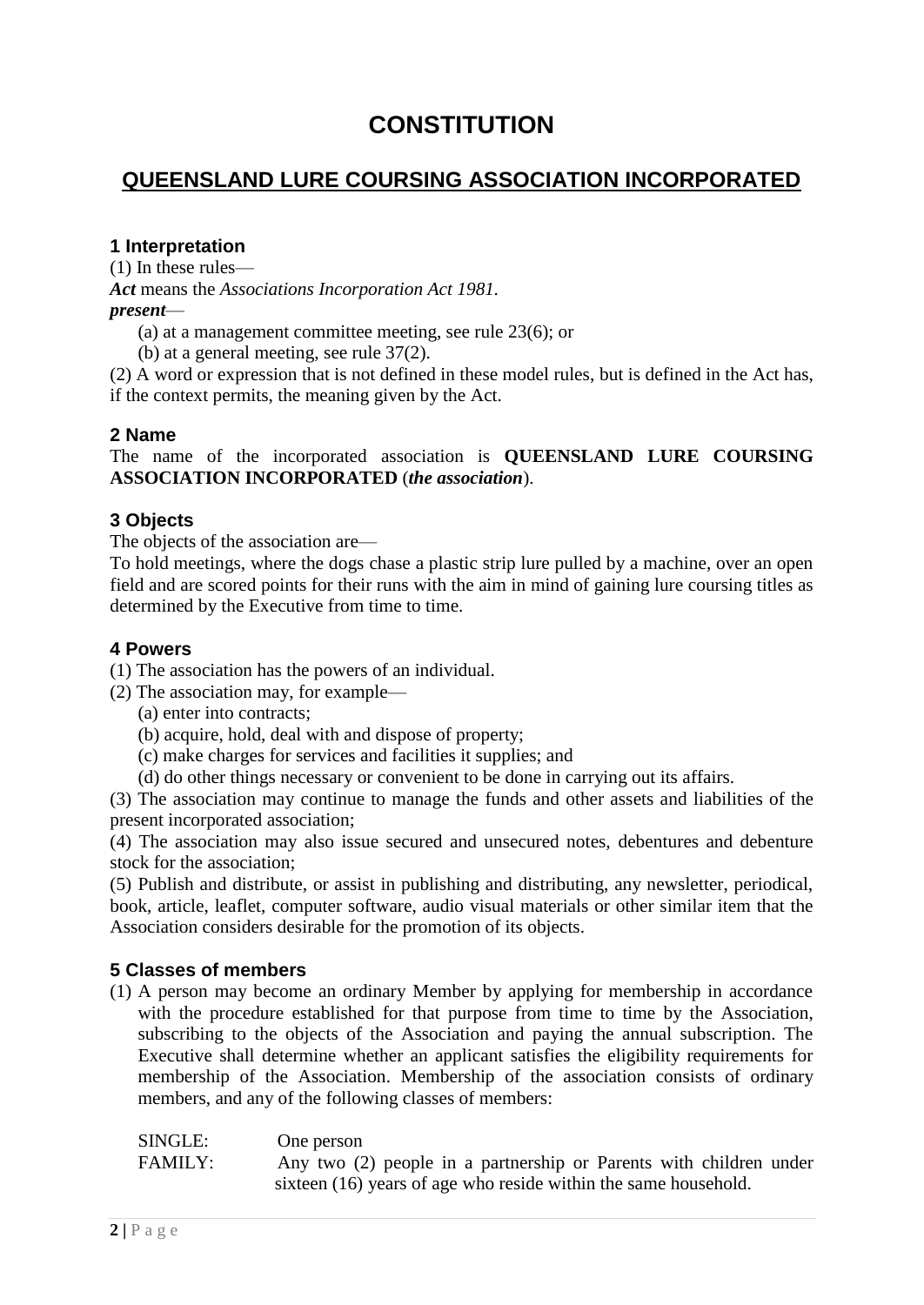LIFE MEMBER: A Member who has been admitted to the Association as a member for life, whether upon payment of a subscription or without payment of a subscription as may be determined by the Members from time to time. They will have voting rights.

#### HONORARY MEMBER:

A person who is not a member, who upon the recommendation of the Committee or upon written nomination signed by not less than five Members is elected by resolution passed in General Meeting by a majority of not less than three-fourths of the Members voting in person thereat as an Honorary Member for life or for such lessor period as may be so determined and who in the opinion of such Meeting has rendered outstanding services to the Association. They do not have voting rights and will not pay the annual subscription.

(2) The number of ordinary members is unlimited.

#### **6 New membership**

(1) An applicant for membership of the association must be proposed by one (1) member of the association (the *proposer*) and seconded by another member (the *seconder*).

(2) An application for membership must be—

- (a) in writing; and
- (b) signed by the applicant and the applicants proposer and seconder; and
- (c) in the form decided by the Executive Management Committee.

#### **7 Membership fees**

(1) The membership fee for each ordinary membership and for each other class of membership (if any)—

(a) is the amount decided by the members from time to time at a general meeting; and

(b) is payable when and in the way the management committee decides.

#### **8 Admission and rejection of new members**

(1) The management committee must consider an application for membership at the next committee meeting held after it receives—

- (a) the application for membership; and
- (b) the appropriate membership fee for the application.

(2) The management committee must ensure that, as soon as possible after the person applies to become a member of the association, and before the management committee considers the persons application, the person is advised—

(a) whether or not the association has public liability insurance; and

(b) if the association has public liability insurance—the amount of the insurance.

(3) The management committee must decide at the meeting whether to accept or reject the application.

(4) If a majority of the members of the management committee present at the meeting vote to accept the applicant as a member, the applicant must be accepted as a member for the class of membership applied for.

(5) The secretary of the association must, as soon as practicable after the management committee decides to accept or reject an application, give the applicant a written notice of the decision.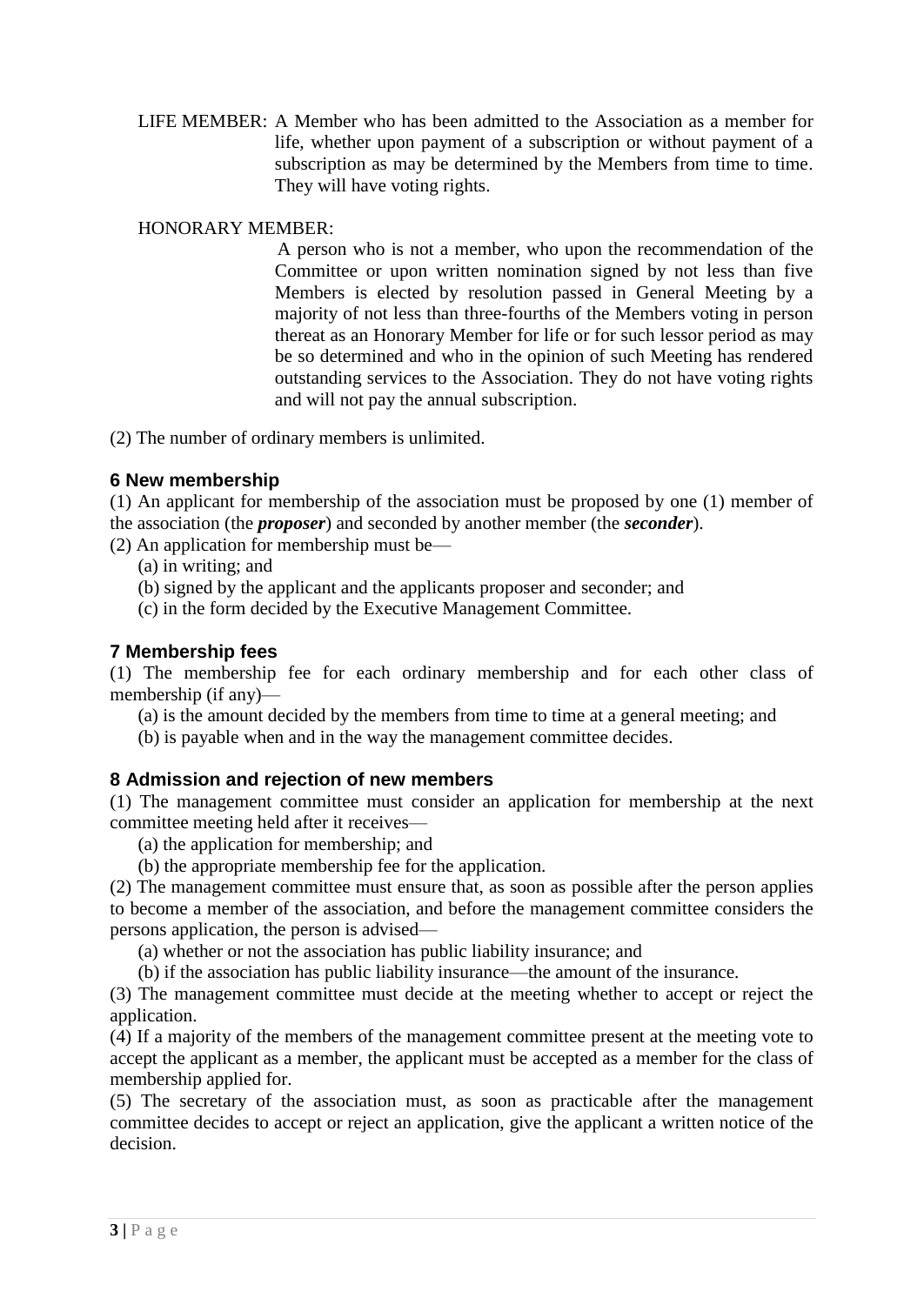#### **9 When membership ends**

(1) A member may resign from the association by giving a written notice of resignation to the secretary.

- (2) The resignation takes effect at—
	- (a) the time the notice is received by the secretary; or
	- (b) if a later time is stated in the notice—the later time.
- (3) The management committee will terminate a member's membership if the member—
	- (a) is convicted of an indictable offence; or
	- (b) does not comply with any of the provisions of these rules; or
	- (c) has membership fees in arrears for at least three (3) months; or
	- (d) conducts himself or herself in a way considered to be injurious or prejudicial to the character or interests of the association.

(4) Before the management committee terminates a members membership, the committee must give the member a full and fair opportunity to show why the membership should not be terminated.

(5) If, after considering all representations made by the member, the management committee decides to terminate the membership, the secretary of the committee must give the member a written notice of the decision.

#### **10 Appeal against rejection or termination of membership**

(1) A person whose application for membership has been rejected, or whose membership has been terminated, may give the secretary written notice of the persons intention to appeal against the decision.

(2) A notice of intention to appeal must be given to the secretary within one (1) month after the person receives written notice of the decision.

(3) If the secretary receives a notice of intention to appeal, the secretary must, within one (1) month after receiving the notice, call a general meeting to decide the appeal.

#### **11 General meeting to decide appeal**

(1) The general meeting to decide an appeal must be held within three (3) months after the secretary receives the notice of intention to appeal.

(2) At the meeting, the applicant must be given a full and fair opportunity to show why the application should not be rejected or the membership should not be terminated.

(3) Also, the management committee and the members of the committee who rejected the application or terminated the membership must be given a full and fair opportunity to show why the application should be rejected or the membership should be terminated.

(4) An appeal must be decided by a majority vote of the members present and eligible to vote at the meeting.

(5) If a person whose application for membership has been rejected does not appeal against the decision within one (1) month after receiving written notice of the decision, or the person appeals but the appeal is unsuccessful, the secretary must, as soon as practicable, refund the membership fee paid by the person.

#### **12 Register of members**

(1) The management committee must keep a register of members of the association.

- (2) The register must include the following particulars for each member—
	- (a) the full name of the member;
	- (b) the postal or residential address of the member;
	- (c) the date of admission as a member;
	- (d) the date of death or time of resignation of the member;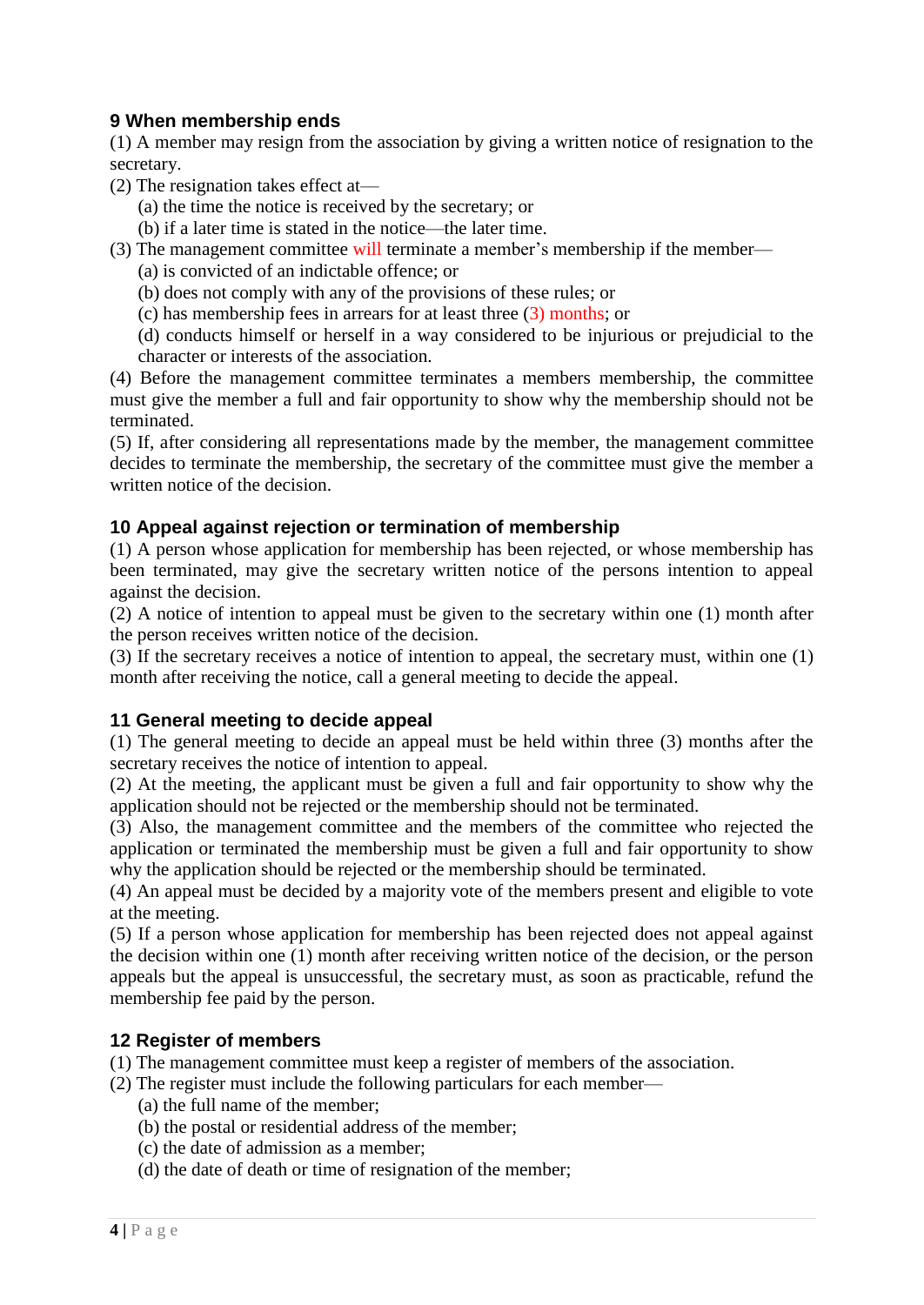(e) details about the termination or reinstatement of membership;

(f) any other particulars the management committee or the members at a general meeting decide.

(3) The register must be open for inspection by members of the association at all reasonable times.

(4) A member must contact the secretary to arrange an inspection of the register.

(5) However, the management committee may, on the application of a member of the association, withhold information about the member (other than the members full name) from the register available for inspection if the management committee has reasonable grounds for believing the disclosure of the information would put the member at risk of harm.

#### **13 Prohibition on use of information on register of members**

(1) A member of the association must not—

(a) use information obtained from the register of members of the association to contact, or send material to, another member of the association for the purpose of advertising for political, religious, charitable or commercial purposes; or

(b) disclose information obtained from the register to someone else, knowing that the information is likely to be used to contact, or send material to, another member of the association for the purpose of advertising for political, religious, charitable or commercial purposes.

(2) Subrule (1) does not apply if the use or disclosure of the information is approved by the association.

#### **15 Appointment or election of secretary**

(1) The secretary must be an individual residing in Queensland, or in another State but not more than 65km from the Queensland border, who is—

- (a) a member of the association elected by the association as secretary; or
- (b) any of the following persons appointed by the management committee as secretary—
	- (i) a member of the associations management committee;
	- (ii) another member of the association;
	- (iii) another person.

(2) If a vacancy happens in the office of secretary, the members of the management committee must ensure a secretary is appointed or elected for the association within one (1) month after the vacancy happens.

(3) If the management committee appoints a person mentioned in subrule  $(1)(b)(ii)$  as secretary, other than to fill a casual vacancy on the management committee, the person does not become a member of the management committee.

(4) However, if the management committee appoints a person mentioned in subrule  $(1)(b)(ii)$ as secretary to fill a casual vacancy on the management committee, the person becomes a member of the management committee.

(5) If the management committee appoints a person mentioned in subrule  $(1)(b)(iii)$  as secretary, the person does not become a member of the management committee.

(6) In this rule— *casual vacancy*, on a management committee, means a vacancy that happens when an elected member of the management committee resigns, dies or otherwise stops holding office.

#### **15 Removal of secretary**

(1) The management committee of the association may at any time remove a person appointed by the committee as the secretary.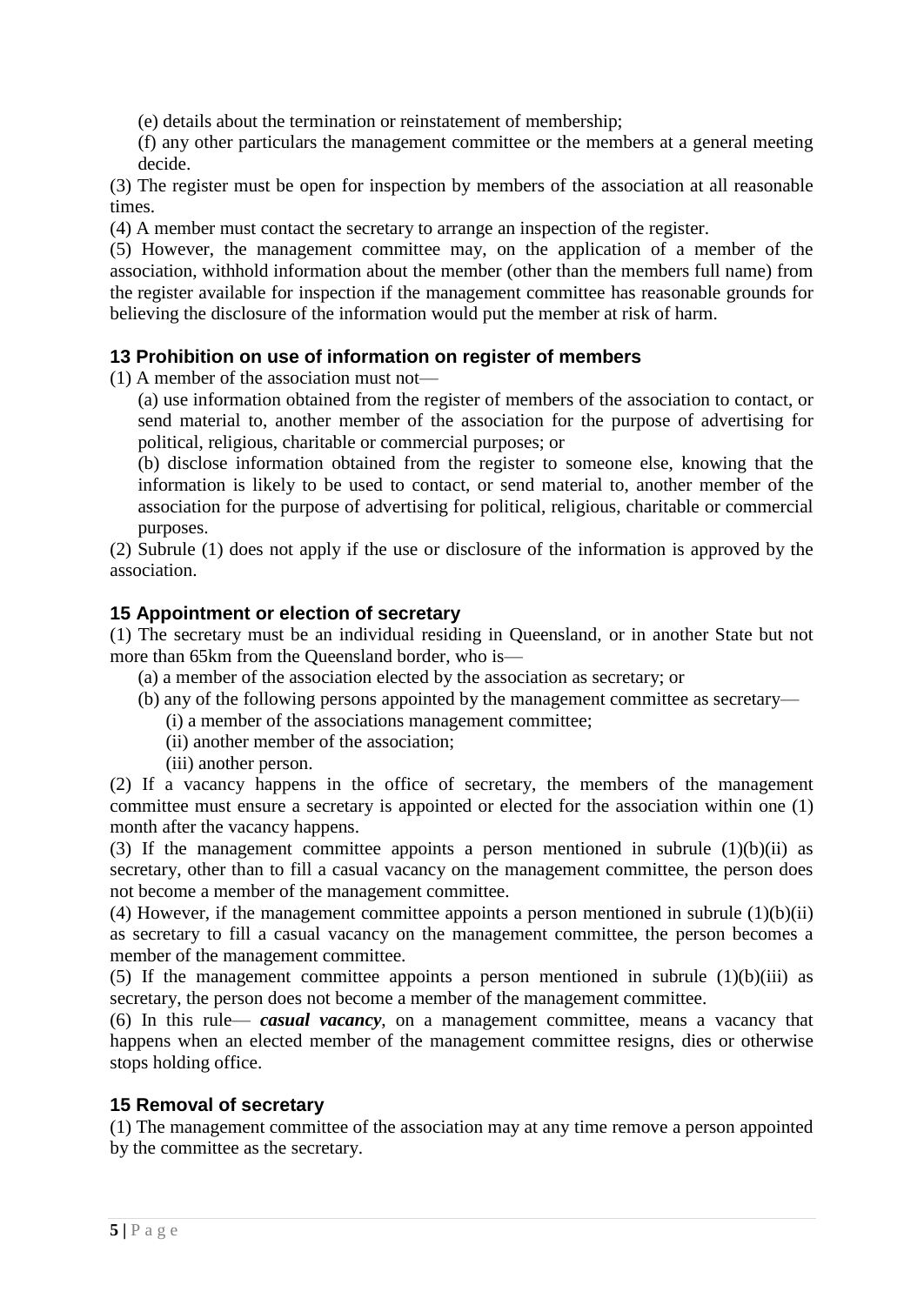(2) If the management committee removes a secretary who is a person mentioned in rule  $14(1)(b)(i)$ , the person remains a member of the management committee.

(3) If the management committee removes a secretary who is a person mentioned in rule  $14(1)(b)(ii)$  and who has been appointed to a casual vacancy on the management committee under rule 14(5), the person remains a member of the management committee.

#### **16 Functions of secretary**

The secretary's functions include, but are not limited to—

(a) calling meetings of the association, including preparing notices of a meeting and of the business to be conducted at the meeting in consultation with the president of the association; and

(b) keeping minutes of each meeting; and

(c) keeping copies of all correspondence and other documents relating to the association; and

(d) maintaining the register of members of the association.

#### **17 Membership of management committee**

(1) The management committee of the association consists of a president, treasurer, and any other members the association members elect at a general meeting.

(2) A member of the management committee, other than a secretary appointed by the management committee under rule 14(1)(b)(iii), must be a member of the association.

(3) At each annual general meeting of the association, the members of the management committee must retire from office, but are eligible, on nomination, for re-election.

(4) A member of the association may be appointed to a casual vacancy on the management committee under rule 20.

#### **18 Electing the management committee**

(1) A member of the management committee may only be elected as follows—

(a) any 2 members of the association may nominate another member (the *candidate*) to serve as a member of the management committee;

(b) the nomination must be—

(i) in writing; and

(ii) signed by the candidate and the members who nominated him or her; and

(iii) given to the secretary at least 14 days before the annual general meeting at which the election is to be held;

(c) each member of the association present and eligible to vote at the annual general meeting may vote for one (1) candidate for each vacant position on the management committee;

(d) if, at the start of the meeting, there are not enough candidates nominated, nominations may be taken from the floor of the meeting.

(2) A person may be a candidate only if the person—

(a) is an adult; and

(b) is not ineligible to be elected as a member under section 61A of the Act.

(3) A list of the candidates' names in alphabetical order, with the names of the members who nominated each candidate, must be posted in a conspicuous place in the office or usual place of meeting of the association for at least seven (7) days immediately preceding the annual general meeting.

(4) If required by the management committee, balloting lists must be prepared containing the names of the candidates in alphabetical order.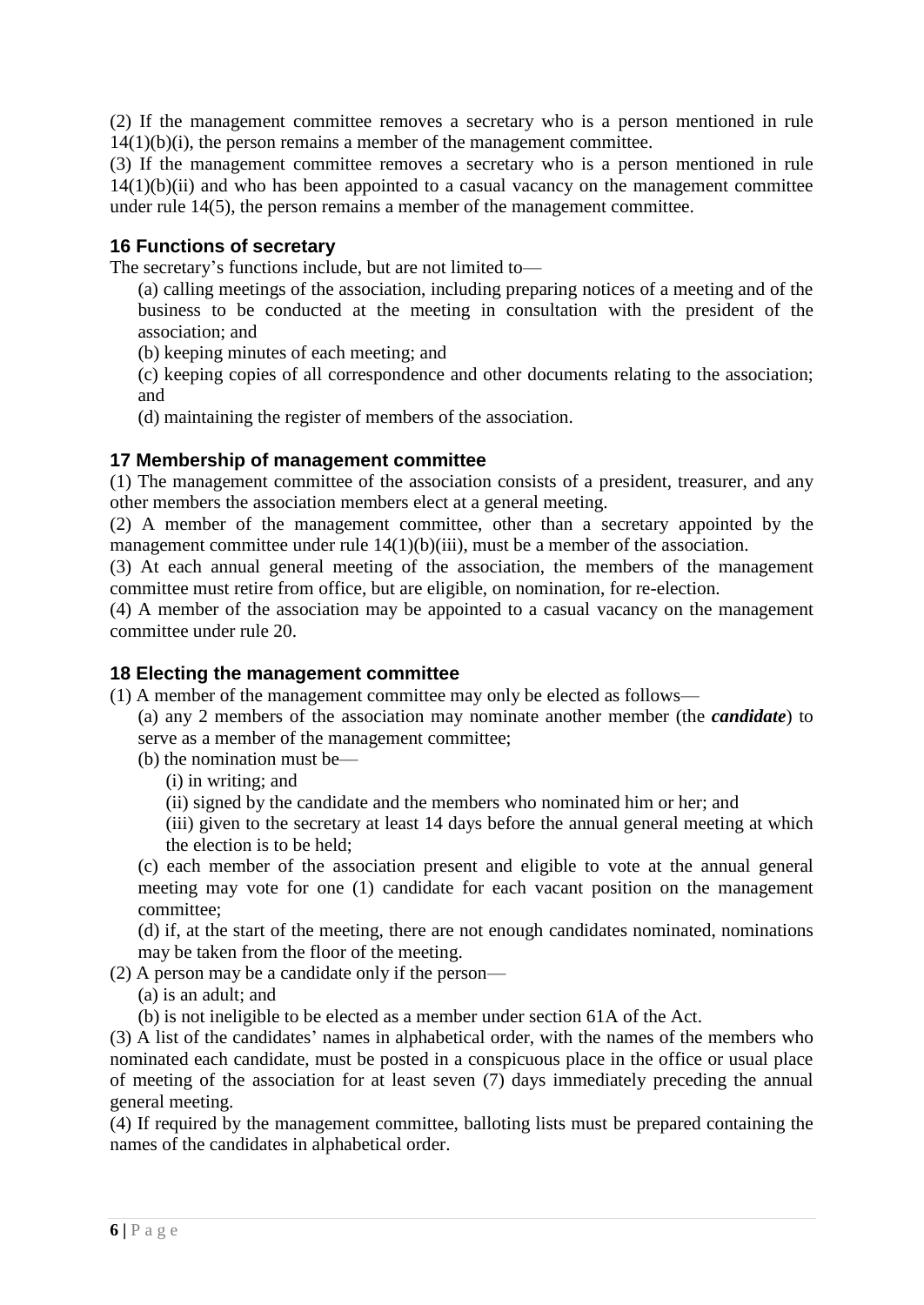(5) The management committee must ensure that, before a candidate is elected as a member of the management committee, the candidate is advised—

(a) whether or not the association has public liability insurance; and

(b) if the association has public liability insurance—the amount of the insurance.

#### **19 Resignation, removal or vacation of office of management committee member**

(1) A member of the management committee may resign from the committee by giving written notice of resignation to the secretary.

(2) The resignation takes effect at—

- (a) the time the notice is received by the secretary; or
- (b) if a later time is stated in the notice—the later time.

(3) A member may be removed from office at a general meeting of the association if a majority of the members present and eligible to vote at the meeting vote in favour of removing the member.

(4) Before a vote of members is taken about removing the member from office, the member must be given a full and fair opportunity to show cause why he or she should not be removed from office.

(5) A member has no right of appeal against the members removal from office under this rule.

(6) A member immediately vacates the office of member in the circumstances mentioned in section 64(2) of the Act.

#### **20 Vacancies on management committee**

(1) If a casual vacancy happens on the management committee, the continuing members of the committee may appoint another member of the association to fill the vacancy until the next annual general meeting.

(2) The continuing members of the management committee may act despite a casual vacancy on the management committee.

(3) However, if the number of committee members is less than the number fixed under rule 23(1) as a quorum of the management committee, the continuing members may act only to—

(a) increase the number of management committee members to the number required for a quorum; or

(b) call a general meeting of the association.

#### **21 Functions of management committee**

(1) Subject to these rules or a resolution of the members of the association carried at a general meeting, the management committee has the general control and management of the administration of the affairs, property and funds of the association.

(2) The management committee has authority to interpret the meaning of these rules and any matter relating to the association on which the rules are silent, but any interpretation must have regard to the Act, including any regulation made under the Act.

*Note*—

The Act prevails if the associations rules are inconsistent with the Act—see section 1B of the Act.

(3) The management committee may exercise the powers of the association—

(a) to borrow, raise or secure the payment of amounts in a way the members of the association decide; and

(b) to secure the amounts mentioned in paragraph (a) or the payment or performance of any debt, liability, contract, guarantee or other engagement incurred or to be entered into by the association in any way, including by the issue of debentures (perpetual or otherwise) charged upon the whole or part of the associations property, both present and future; and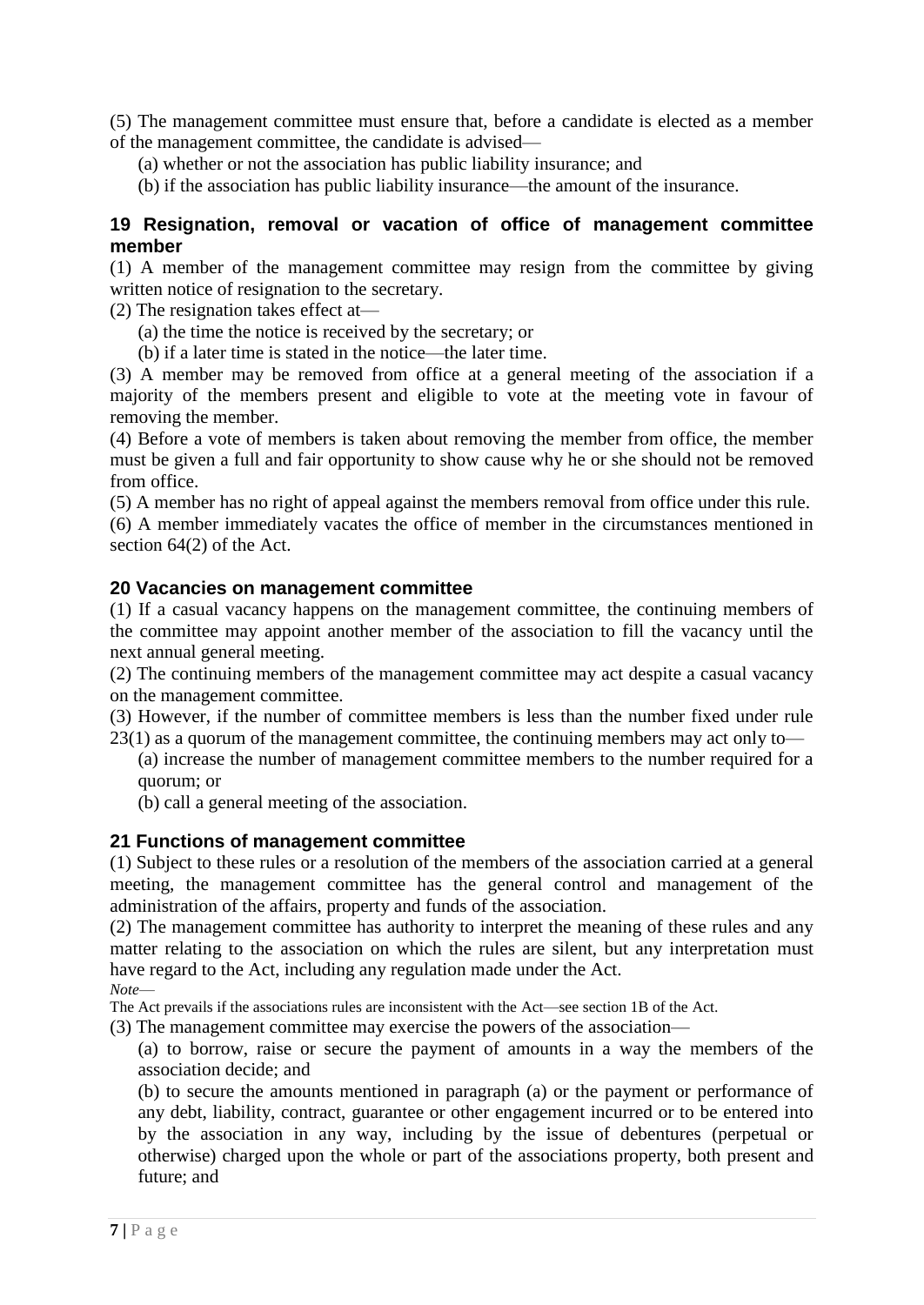(c) to purchase, redeem or pay off any securities issued; and

(d) to borrow amounts from members and pay interest on the amounts borrowed; and

(e) to mortgage or charge the whole or part of its property; and

(f) to issue debentures and other securities, whether outright or as security for any debt, liability or obligation of the association; and

(g) to provide and pay off any securities issued; and

(h) to invest in a way the members of the association may from time to time decide.

(4) For subrule (3)(d), the rate of interest must not be more than the current rate being charged for overdrawn accounts on money lent (regardless of the term of the loan) by—

(a) the financial institution for the association; or

(b) if there is more than one (1) financial institution for the association—the financial institution nominated by the management committee.

#### **22 Meetings of management committee**

(1) Subject to this rule, the management committee may meet and conduct its proceedings as it considers appropriate.

(2) The management committee must meet at least once every four (4) months to exercise its functions.

(3) The management committee must decide how a meeting is to be called.

(4) Notice of a meeting is to be given in the way decided by the management committee.

(5) The management committee may hold meetings, or permit a committee member to take part in its meetings, by using any technology that reasonably allows the member to hear and take part in discussions as they happen.

(6) A committee member who participates in the meeting as mentioned in subrule (5) is taken to be present at the meeting.

(7) A question arising at a committee meeting is to be decided by a majority vote of members of the committee present at the meeting and, if the votes are equal, the question is decided in the negative.

(8) A member of the management committee must not vote on a question about a contract or proposed contract with the association if the member has an interest in the contract or proposed contract and, if the member does vote, the members vote must not be counted.

(9) The president is to preside as chairperson at a management committee meeting.

(10) If there is no president or if the president is not present within 10 minutes after the time fixed for a management committee meeting, the members may choose one (1) of their number to preside as chairperson at the meeting.

#### **23 Quorum for, and adjournment of, management committee meeting**

(1) At a management committee meeting, more than 50% of the members elected to the committee as at the close of the last general meeting of the members form a quorum.

(2) If there is no quorum within 30 minutes after the time fixed for a management committee meeting called on the request of members of the committee, the meeting lapses.

(3) If there is no quorum within 30 minutes after the time fixed for a management committee meeting called other than on the request of the members of the committee—

(a) the meeting is to be adjourned for at least one (1) day; and

(b) the members of the management committee who are present are to decide the day,

time and place of the adjourned meeting.

(4) If, at an adjourned meeting mentioned in subrule (3), there is no quorum within 30 minutes after the time fixed for the meeting, the meeting lapses.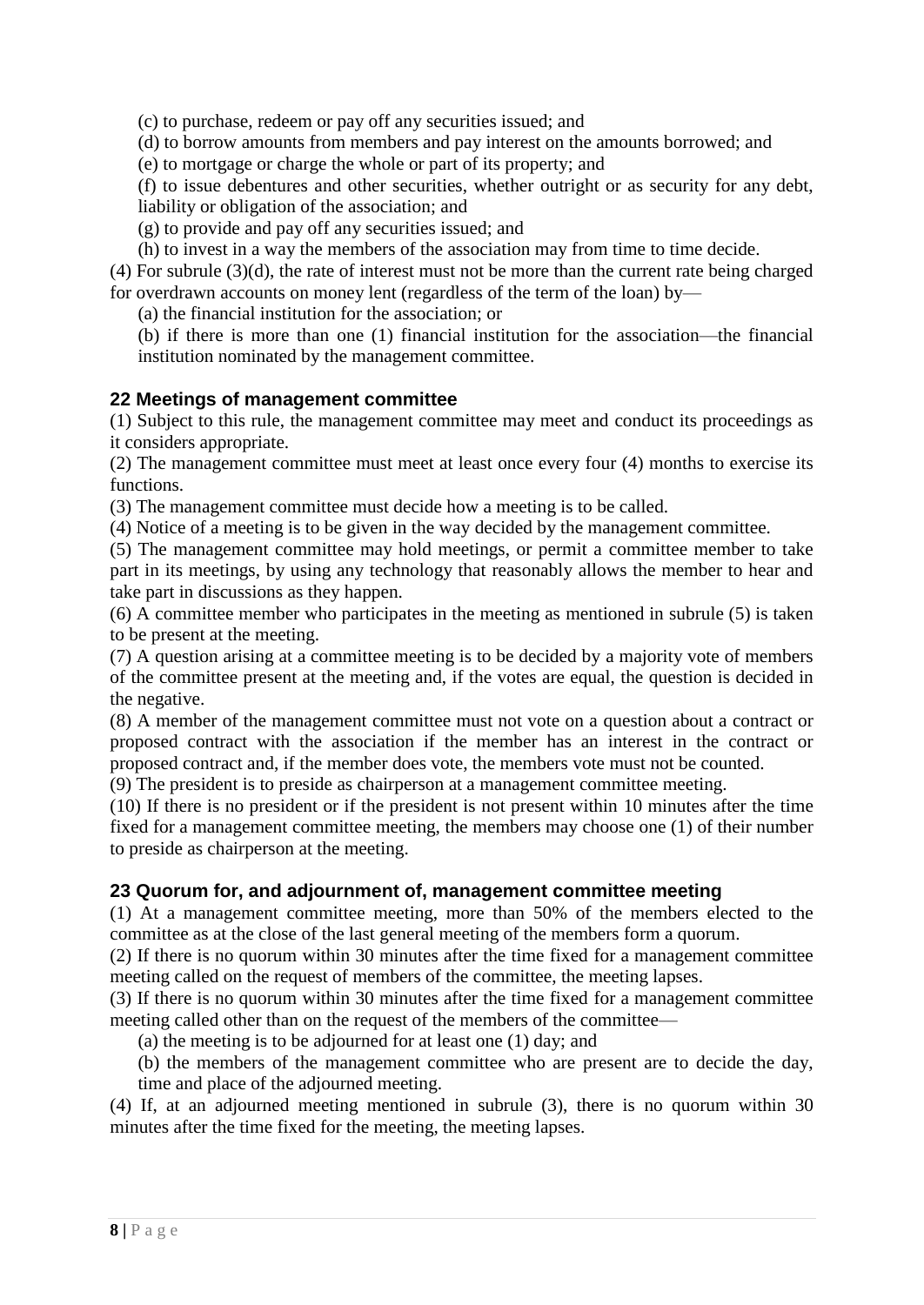#### **24 Special meeting of management committee**

(1) If the secretary receives a written request signed by at least 33% of the members of the management committee, the secretary must call a special meeting of the committee by giving each member of the committee notice of the meeting within 14 days after the secretary receives the request.

(2) If the secretary is unable or unwilling to call the special meeting, the president must call the meeting.

- (3) A request for a special meeting must state—
	- (a) why the special meeting is called; and
	- (b) the business to be conducted at the meeting.

(4) A notice of a special meeting must state—

- (a) the day, time and place of the meeting; and
- (b) the business to be conducted at the meeting.

(5) A special meeting of the management committee must be held within 14 days after notice of the meeting is given to the members of the management committee.

#### **25 Minutes of management committee meetings**

(1) The secretary must ensure full and accurate minutes of all questions, matters, resolutions and other proceedings of each management committee meeting are entered in a minute book.

(2) To ensure the accuracy of the minutes, the minutes of each management committee meeting must be signed by the chairperson of the meeting, or the chairperson of the next management committee meeting, verifying their accuracy.

#### **26 Appointment of subcommittees**

(1) The management committee may appoint a subcommittee consisting of members of the association considered appropriate by the committee to help with the conduct of the associations operations.

(2) A member of the subcommittee who is not a member of the management committee is not entitled to vote at a management committee meeting.

(3) A subcommittee may elect a chairperson of its meetings.

(4) If a chairperson is not elected, or if the chairperson is not present within 10 minutes after the time fixed for a meeting, the members present may choose one (1) of their number to be chairperson of the meeting.

(5) A subcommittee may meet and adjourn as it considers appropriate.

(6) A question arising at a subcommittee meeting is to be decided by a majority vote of the members present at the meeting and, if the votes are equal, the question is decided in the negative.

#### **27 Acts not affected by defects or disqualifications**

(1) An act performed by the management committee, a subcommittee or a person acting as a member of the management committee is taken to have been validly performed.

(2) Subrule (1) applies even if the act was performed when—

(a) there was a defect in the appointment of a member of the management committee, subcommittee or person acting as a member of the management committee; or

(b) a management committee member, subcommittee member or person acting as a member of the management committee was disqualified from being a member.

#### **28 Resolutions of management committee without meeting**

(1) A written resolution signed by each member of the management committee is as valid and effectual as if it had been passed at a committee meeting that was properly called and held.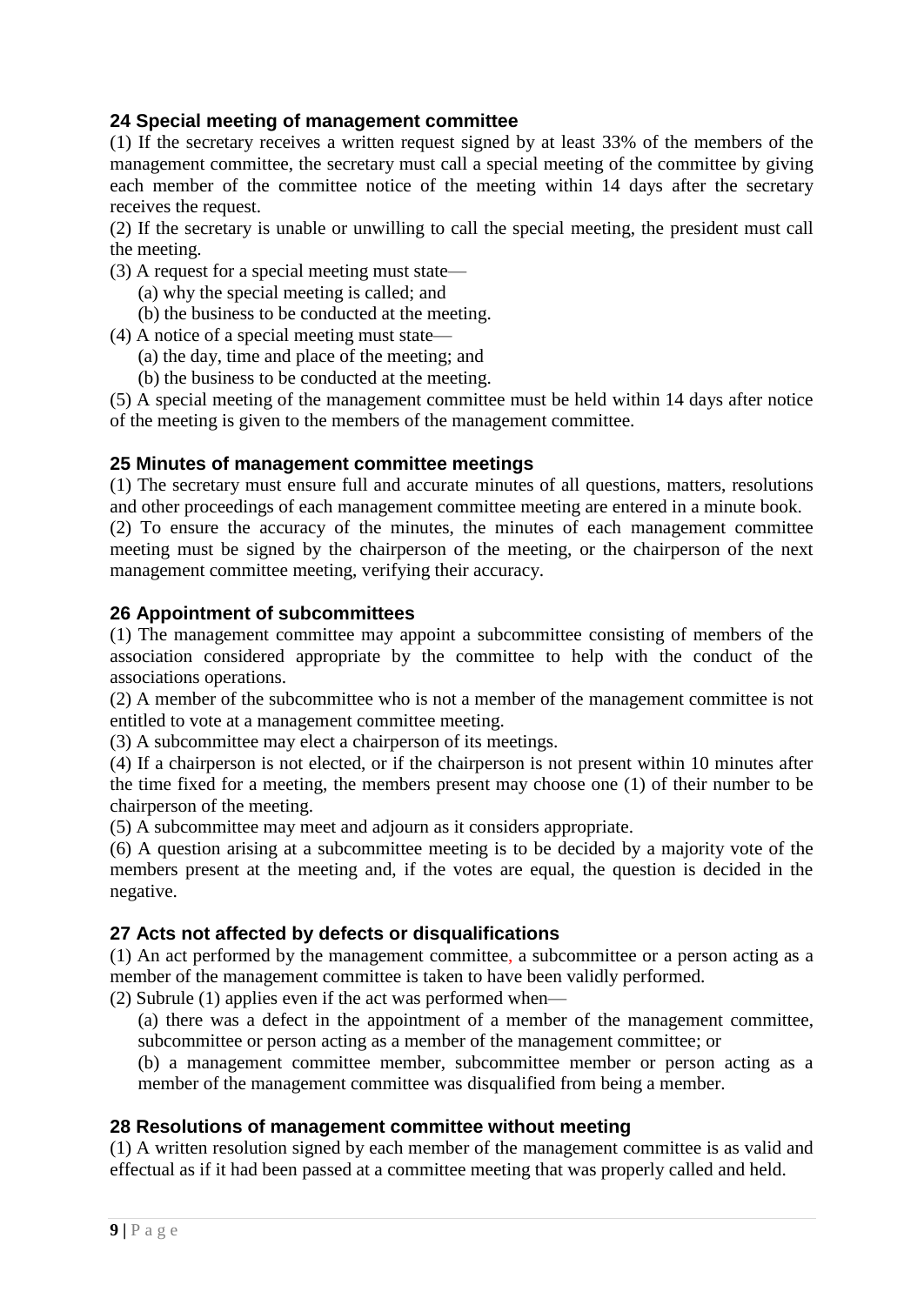(2) A resolution mentioned in subrule (1) may consist of several documents in like form, each signed by one (1) or more members of the committee.

#### **29 Annual general meetings**

Each annual general meeting must be held—

- (a) at least once each year; and
- (b) within six (6) months after the end date of the association's reportable financial year.

#### **30 Business to be conducted at annual general meeting of level 1 incorporated associations and particular level 2 and 3 incorporated associations**

(1) This rule applies only if the association is—

- (a) a level 1 incorporated association; or
- (b) a level 2 incorporated association to which section 59 of the Act applies; or
- (c) a level 3 incorporated association to which section 59 of the Act applies.

(2) The following business must be conducted at each annual general meeting of the association—

(a) receiving the association's financial statement, and audit report, for the last reportable financial year;

- (b) presenting the financial statement and audit report to the meeting for adoption;
- (c) electing members of the management committee;

(d) for a level 1 incorporated association—appointing an auditor or an accountant for the present financial year;

(e) for a level 2 incorporated association, or a level 3 incorporated association, to which section 59 of the Act applies—appointing an auditor, an accountant or an approved person for the present financial year.

#### **31 Business to be conducted at annual general meeting of other level 2 incorporated associations**

(1) This rule applies only if the association is a level 2 incorporated association to which section 59A of the Act applies.

(2) The following business must be conducted at each annual general meeting of the association—

(a) receiving the association's financial statement, and signed statement, for the last reportable financial year;

(b) presenting the financial statement and signed statement to the meeting for adoption;

(c) electing members of the management committee;

(d) appointing an auditor, an accountant or an approved person for the present financial year.

#### **32 Business to be conducted at annual general meeting of other level 3 incorporated associations**

(1) This rule applies only if the association is a level 3 incorporated association to which section 59B of the Act applies.

(2) The following business must be conducted at each annual general meeting of the association—

(a) receiving the association's financial statement, and signed statement, for the last reportable financial year;

- (b) presenting the financial statement and signed statement to the meeting for adoption;
- (c) electing members of the management committee.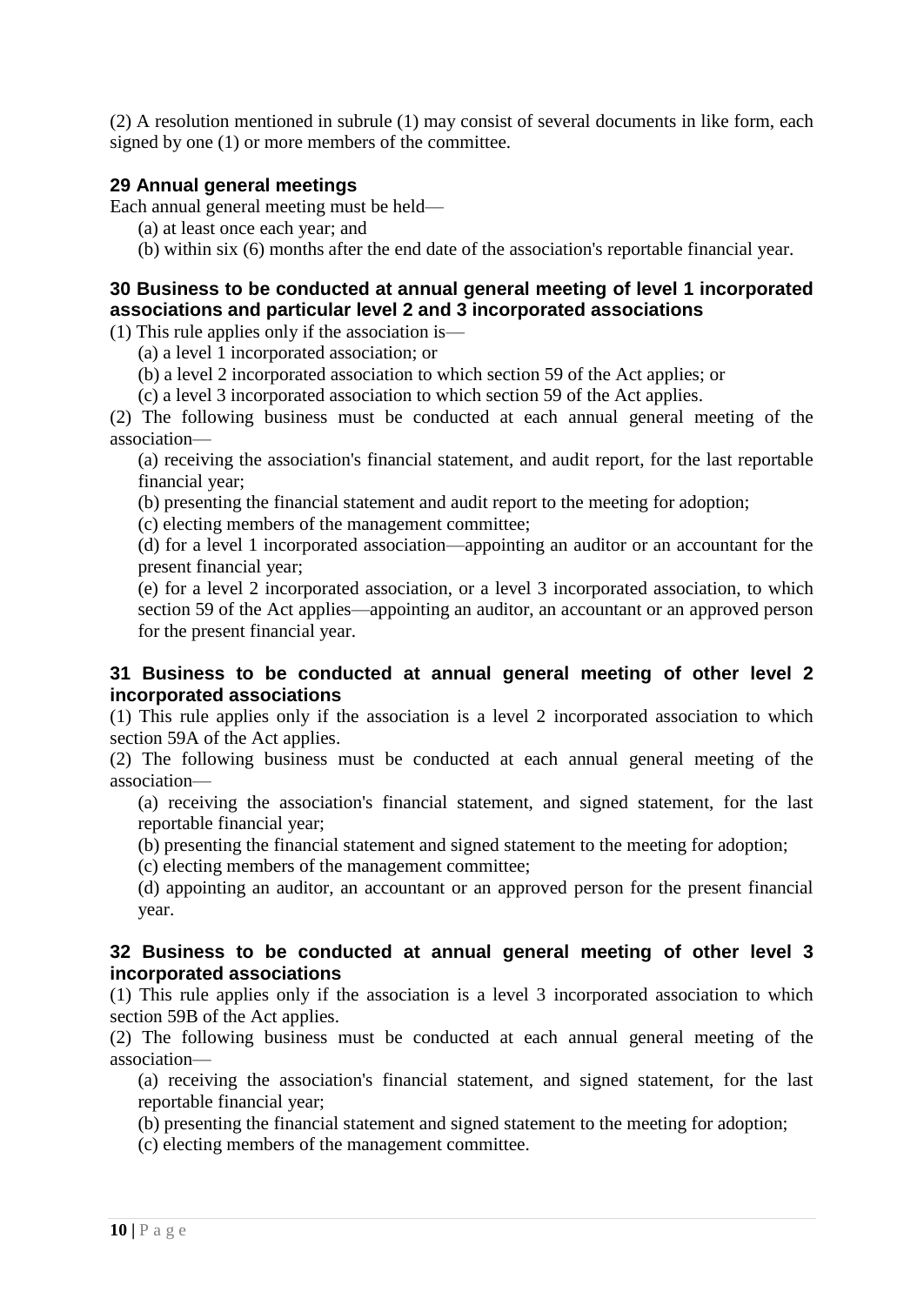#### **33 Notice of general meeting**

(1) The secretary may call a general meeting of the association.

(2) The secretary must give at least 14 days notice of the meeting to each member of the association.

(3) If the secretary is unable or unwilling to call the meeting, the president must call the meeting.

- (4) The management committee may decide the way in which the notice must be given.
- (5) However, notice of the following meetings must be given in writing—

(a) a meeting called to hear and decide the appeal of a person against the management committee's decision—

- (i) to reject the person's application for membership of the association; or
- (ii) to terminate the person's membership of the association;
- (b) a meeting called to hear and decide a proposed special resolution of the association.

(6) A notice of a general meeting must state the business to be conducted at the meeting.

#### **34 Quorum for, and adjournment of, general meeting**

(1) The quorum for a general meeting is at least the number of members elected or appointed to the management committee at the close of the association's last general meeting plus 1.

(2) However, if all members of the association are members of the management committee, the quorum is the total number of members less 1.

(3) No business may be conducted at a general meeting unless there is a quorum of members when the meeting proceeds to business.

(4) If there is no quorum within 30 minutes after the time fixed for a general meeting called on the request of members of the management committee or the association, the meeting lapses.

(5) If there is no quorum within 30 minutes after the time fixed for a general meeting called other than on the request of members of the management committee or the association—

(a) the meeting is to be adjourned for at least seven (7) days; and

(b) the management committee is to decide the day, time and place of the adjourned meeting.

(6) The chairperson may, with the consent of any meeting at which there is a quorum, and must if directed by the meeting, adjourn the meeting from time to time and from place to place.

(7) If a meeting is adjourned under subrule (6), only the business left unfinished at the meeting from which the adjournment took place may be conducted at the adjourned meeting.

(8) The secretary is not required to give the members notice of an adjournment or of the business to be conducted at an adjourned meeting unless a meeting is adjourned for at least 30 days.

(9) If a meeting is adjourned for at least 30 days, notice of the adjourned meeting must be given in the same way notice is given for an original meeting.

#### **35 Procedure at general meeting**

(1) A member may take part and vote in a general meeting in person, by proxy, by attorney or by using any technology that reasonably allows the member to hear and take part in discussions as they happen.

(2) A member who participates in a meeting as mentioned in subrule (1) is taken to be present at the meeting.

(3) At each general meeting—

(a) the president is to preside as chairperson; and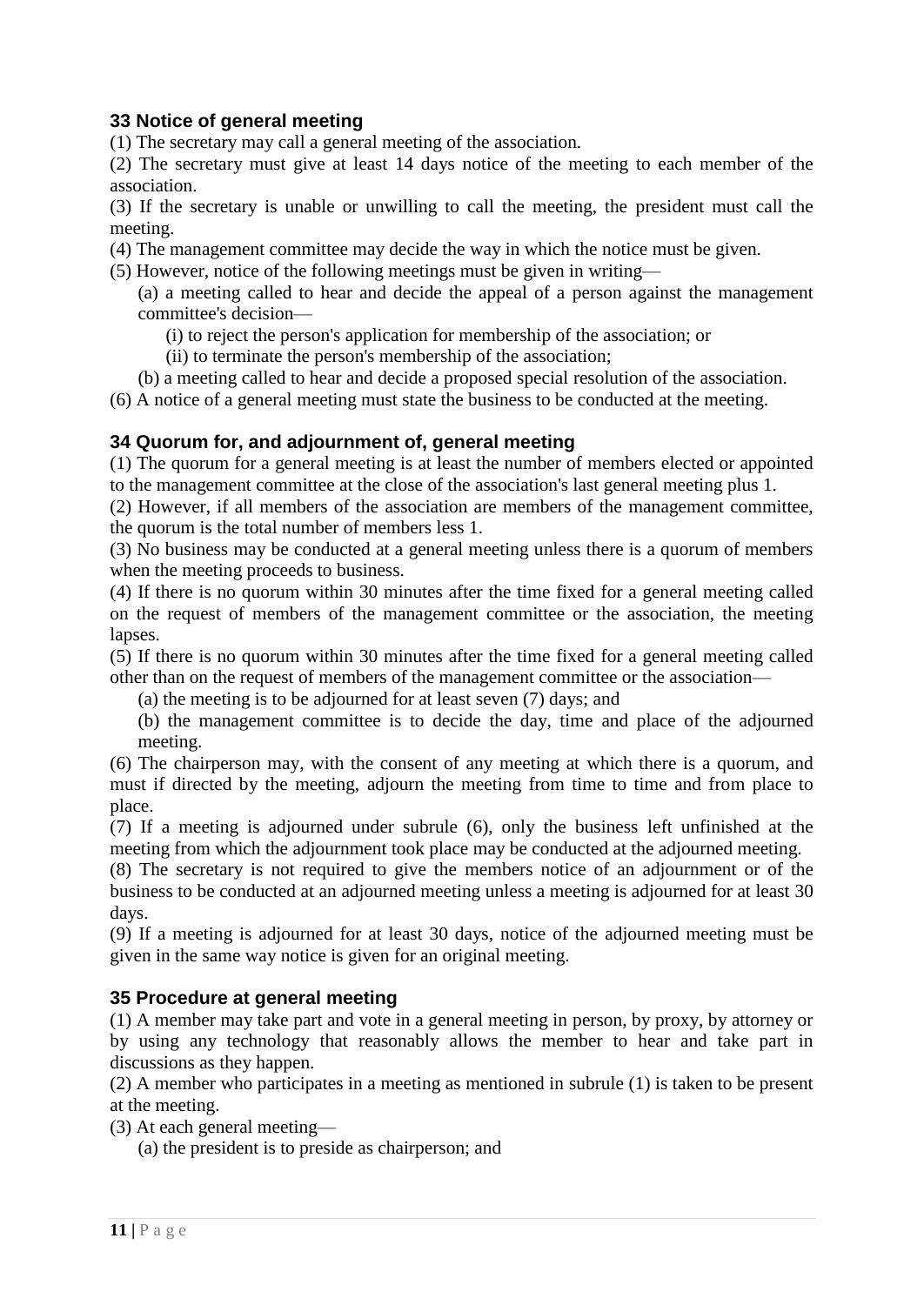(b) if there is no president or if the president is not present within 15 minutes after the time fixed for the meeting or is unwilling to act, the members present must elect one (1) of their number to be chairperson of the meeting; and

(c) the chairperson must conduct the meeting in a proper and orderly way.

#### **36 Voting at general meeting**

(1) At a general meeting, each question, matter or resolution, other than a special resolution, must be decided by a majority of votes of the members present.

(2) Each member present and eligible to vote is entitled to one (1) vote only and, if the votes are equal, the chairperson has a casting vote as well as a primary vote.

(3) A member is not entitled to vote at a general meeting if the member's annual subscription is in arrears at the date of the meeting.

(4) The method of voting is to be decided by the management committee.

(5) However, if at least 20% of the members present demand a secret ballot, voting must be by secret ballot.

(6) If a secret ballot is held, the chairperson must appoint two (2) members to conduct the secret ballot in the way the chairperson decides.

(7) The result of a secret ballot as declared by the chairperson is taken to be a resolution of the meeting at which the ballot was held.

#### **37 Special general meeting**

(1) The secretary must call a special general meeting by giving each member of the association notice of the meeting within 14 days after—

- (a) being directed to call the meeting by the management committee; or
- (b) being given a written request signed by—

(i) at least 33% of the number of members of the management committee when the request is signed; or

(ii) at least the number of ordinary members of the association equal to double the number of members of the association on the management committee when the request is signed plus 1; or

(c) being given a written notice of an intention to appeal against the decision of the management committee—

- (i) to reject an application for membership; or
- (ii) to terminate a person's membership.
- (2) A request mentioned in subrule  $(1)(b)$  must state—
	- (a) why the special general meeting is being called; and
	- (b) the business to be conducted at the meeting.

#### (3) A special general meeting must be held within three (3) months after the secretary—

- (a) is directed to call the meeting by the management committee; or
- (b) is given the written request mentioned in subrule (1)(b); or
- (c) is given the written notice of an intention to appeal mentioned in subrule  $(1)(c)$ .

(4) If the secretary is unable or unwilling to call the special meeting, the president must call the meeting.

#### **38 Proxies**

(1) An instrument appointing a proxy must be in writing and be in the following or similar form—

> [*Name of association*]: I, and the set of the set of  $\alpha$ , being a member of the association, appoint of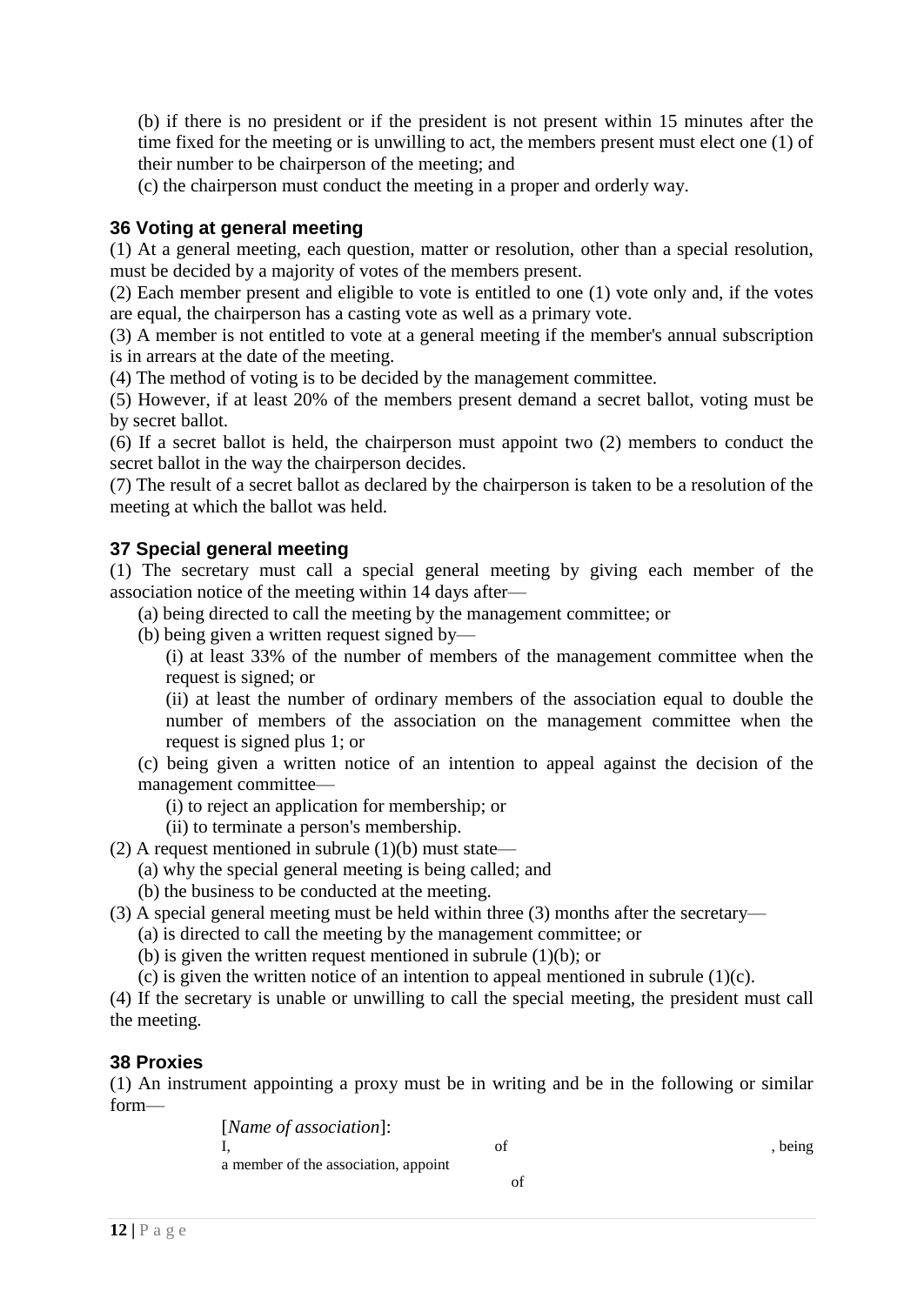|             |                                        |        |     |    | as my proxy to vote for me on my behalf at the (annual) general meeting of the association, to |    |
|-------------|----------------------------------------|--------|-----|----|------------------------------------------------------------------------------------------------|----|
| be          | held                                   | on     | the |    | dav                                                                                            | of |
|             |                                        |        |     |    | 20                                                                                             |    |
|             | and at any adjournment of the meeting. |        |     |    |                                                                                                |    |
| Signed this |                                        | day of |     | 20 |                                                                                                |    |

Signature

(2) The instrument appointing a proxy must—

(a) if the appointor is an individual—be signed by the appointor or the appointor's attorney properly authorised in writing; or

- (b) if the appointor is a corporation—
	- (i) be under seal; or
	- (ii) be signed by a properly authorised officer or attorney of the corporation.

(3) A proxy may be a member of the association or another person.

(4) The instrument appointing a proxy is taken to confer authority to demand or join in demanding a secret ballot.

(5) Each instrument appointing a proxy must be given to the secretary before the start of the meeting or adjourned meeting at which the person named in the instrument proposes to vote.

(6) Unless otherwise instructed by the appointor, the proxy may vote as the proxy considers appropriate.

(7) If a member wants a proxy to vote for or against a resolution, the instrument appointing the proxy must be in the following or similar form—

|                                      | [Name of association]: |                                        |     |    |   |                                                                                                |           |  |
|--------------------------------------|------------------------|----------------------------------------|-----|----|---|------------------------------------------------------------------------------------------------|-----------|--|
|                                      |                        | of                                     |     |    | , |                                                                                                | being     |  |
| a member of the association, appoint |                        |                                        |     |    |   |                                                                                                |           |  |
|                                      |                        |                                        |     | of |   |                                                                                                |           |  |
|                                      |                        |                                        |     |    |   | as my proxy to vote for me on my behalf at the (annual) general meeting of the association, to |           |  |
| be                                   | held                   | <sub>on</sub>                          | the |    |   | day                                                                                            | οť        |  |
|                                      |                        |                                        |     |    |   | 20                                                                                             |           |  |
|                                      |                        | and at any adjournment of the meeting. |     |    |   |                                                                                                |           |  |
| Signed this                          |                        | day of                                 |     | 20 |   |                                                                                                |           |  |
|                                      |                        |                                        |     |    |   |                                                                                                | Signature |  |
|                                      |                        |                                        |     |    |   | This form is to be used *in favour of *against <i>strike out whichever is not wanted</i> the   |           |  |
|                                      | following resolutions— |                                        |     |    |   |                                                                                                |           |  |

[*List relevant resolutions*]

#### **39 Minutes of general meetings**

(1) The secretary must ensure full and accurate minutes of all questions, matters, resolutions and other proceedings of each general meeting are entered in a minute book.

(2) To ensure the accuracy of the minutes—

(a) the minutes of each general meeting must be signed by the chairperson of the meeting, or the chairperson of the next general meeting, verifying their accuracy; and

(b) the minutes of each annual general meeting must be signed by the chairperson of the meeting, or the chairperson of the next meeting of the association that is a general meeting or annual general meeting, verifying their accuracy.

(3) If asked by a member of the association, the secretary must, within 28 days after the request is made—

(a) make the minute book for a particular general meeting available for inspection by the member at a mutually agreed time and place; and

(b) give the member copies of the minutes of the meeting.

(4) The association may require the member to pay the reasonable costs of providing copies of the minutes.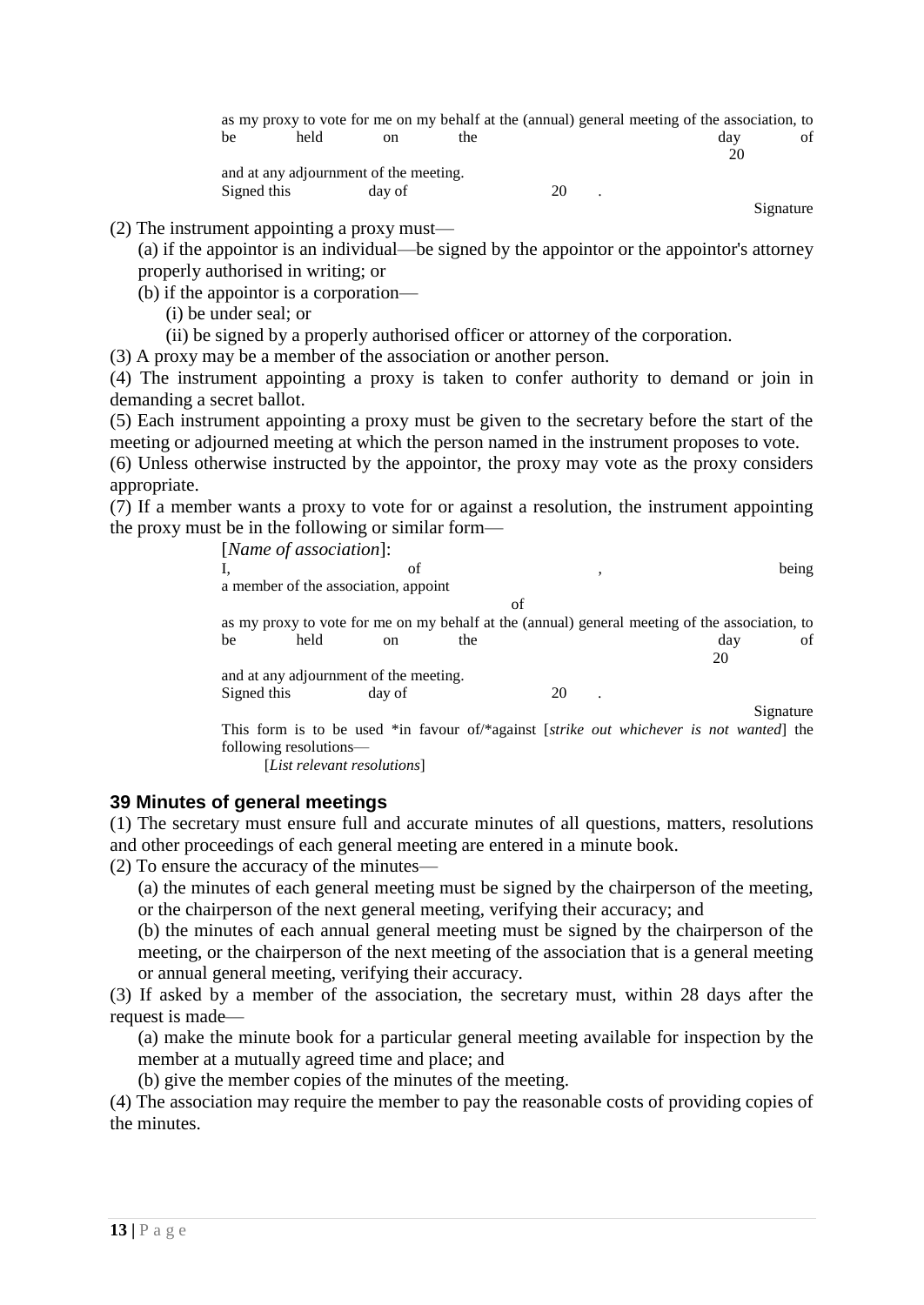#### **40 By-laws**

(1) The management committee may make, amend or repeal by-laws, not inconsistent with these rules, for the internal management of the association.

(2) A by-law may be set aside by a vote of members at a general meeting of the association.

#### **41 Alteration of rules**

(1) Subject to the Act, these rules may be amended, repealed or added to by a special resolution carried at a general meeting.

(2) However an amendment, repeal or addition is valid only if it is registered by the chief executive.

#### **42 Common seal**

(1) The management committee must ensure the association has a common seal.

- (2) The common seal must be—
	- (a) kept securely by the management committee; and
	- (b) used only under the authority of the management committee.

(3) Each instrument to which the seal is attached must be signed by a member of the management committee and countersigned by—

- (a) the secretary; or
- (b) another member of the management committee; or
- (c) someone authorised by the management committee.

#### **43 Funds and accounts**

(1) The funds of the association must be kept in an account in the name of the association in a financial institution decided by the management committee.

(2) Records and accounts must be kept in the English language showing full and accurate particulars of the financial affairs of the association.

(3) All amounts must be deposited in the financial institution account as soon as practicable after receipt.

(4) A payment by the association of \$100 or more must be made by cheque or electronic funds transfer.

(5) If a payment of \$100 or more is made by cheque, the cheque must be signed by any two

(2) of the following—

- (a) the president;
- (b) the secretary;

(c) the treasurer;

(d) any one (1) of three (3) other members of the association who have been authorised by the management committee to sign cheques issued by the association.

(6) However, one (1) of the persons who signs the cheque must be the president, the secretary or the treasurer.

(7) Cheques, other than cheques for wages, allowances or petty cash recoupment, must be crossed not negotiable.

(8) A petty cash account must be kept on the imprest system, and the management committee must decide the amount of petty cash to be kept in the account.

(9) All expenditure must be approved or ratified at a management committee meeting.

#### **44 General financial matters**

(1) On behalf of the management committee, the treasurer must, as soon as practicable after the end date of each financial year, ensure a financial statement for its last reportable financial year is prepared.